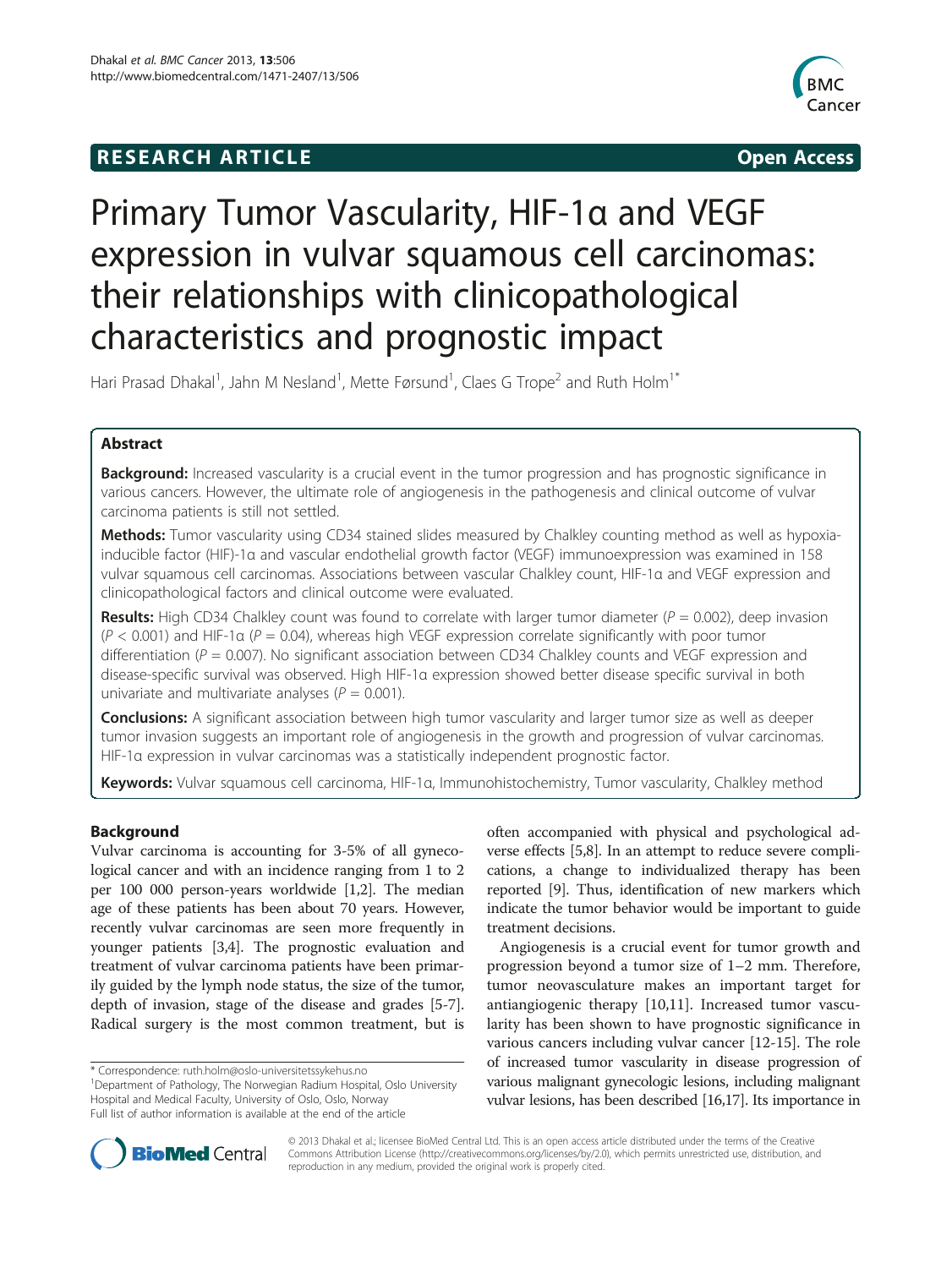vulvar cancer has been emphasized by the increased vascularity in preinvasive lesions and invasive vulvar carcinomas [[15-21](#page-7-0)]. Vulvar carcinoma patients with increased vascularity were reported to have poor prognosis in some studies [[6,](#page-6-0)[15,19](#page-7-0)], whereas other showed no significance [\[20](#page-7-0)].

Hypoxia-inducible factor (HIF)-1α, a transcription factor, is a key regulator of angiogenesis when a growing tumor experiences hypoxic stress and acts through various intracellular signalling pathways. Such activation results in the secretion of vascular endothelial growth factor (VEGF) and other factors related to tumor metabolism necessary for hypoxia compensation and tumor cell survival [\[22](#page-7-0)]. It is known to be expressed in various solid tumors including vulvar squamous cell carcinomas [[23-30](#page-7-0)]. The relation between primary tumor vascularity and HIF-1α expression in head and neck and oesophageal squamous cell carcinoma has been reported [[24,25\]](#page-7-0), and the prognostic impact of HIF-1 $\alpha$  expression in cancer is varied [[26](#page-7-0),[27,29](#page-7-0)-[32\]](#page-7-0). HIF-1α expression investigated recently in normal epithelium, intraepithelial neoplasia and invasive carcinoma of vulva did not show significant differences [\[28\]](#page-7-0). To our knowledge, no study of HIF-1α expression and its connection with prognosis in vulvar carcinoma patients has been reported. VEGF, a potent angiogenic molecule over-expressed in a hypoxic state, is crucial to induce tumor angiogenesis and acts through the receptors VEGFR1 and VEGFR2 [\[22,33\]](#page-7-0). It is expressed in various human cancers including vulvar malignancy [[21,28,34,35\]](#page-7-0). A significant variation in expression of VEGF in nonneoplastic epithelium, preneoplastic lesions and invasive squamous cell carcinoma of vulva has been described [\[21,28,35\]](#page-7-0). Its expression in vulvar cancer and relationship with vascularity has been reported [\[19\]](#page-7-0). The prognostic impact of VEGF expression in invasive vulvar carcinoma is still not settled  $|19,36|$ .

In the present study, we have evaluated a large series of primary vulvar squamous cell carcinomas for primary tumor vascularity and expression of HIF-1α and VEGF and elucidated their relationships with various clinicopathological parameters and clinical outcome.

## Methods

## Patient materials

A retrospective study was performed on a cohort of 158 patients with vulvar squamous cell carcinoma. All patients had undergone a resection at The Norwegian Radium Hospital between 1977 and 2006. The median age at diagnosis was 75 years (range, 41–92 years). In 108 (68%) of these cases radical surgery (a total vulvectomy plus a bilateral inguinal lymphadenectomy) had been performed, whereas the remaining 50 (32%) patients had non-radical surgery. Postoperative therapy had been

administered to 44 patients including irradiation in 40 (25%) cases and irradiation/chemotherapy in four (3%) cases. Seventy-four (47%) of the patients died as a result of their vulvar cancer. All patients were followed up from the time of their confirmed diagnosis until death or 1. September, 2009. The median follow-up time for patients still alive was 108 months (range, 43 to 347 months). All tumors were staged based on the new International Federation of Gynecology and the Obstetrics (FIGO) classification from 2009 [\[37\]](#page-7-0). The Regional Committee for Medical Research Ethics South of Norway (S-06012), The Social and Health Directorate (04/2639 and 06/1478) and The Data Inspectorate (04/01043) approved the current study protocol. In this study we have used paraffin embedded tumor tissue from vulvar cancer patients diagnosed between 1977 and 2006. As many of these patients are dead or very old we did not have the opportunity to obtain patient consent. Permission to perform this study without patient consent was obtained from The Social and Health Directorate (04/2639).

Histological specimens were reviewed by the coauthor J.M.N. without access to any clinical information on the patients. The tumors were classified according to the World Health Organization recommendations [\[38](#page-7-0)]. All 158 tumors were classified as keratinizing/non-keratinizing squamous cell carcinomas.

## Immunohistochemistry

Three micrometer sections were processed for immunohistochemistry using the Dako EnVision™ Flex+ System (K8012; Dako, Glostrup, Denmark) and the Dako Autostainer. Deparaffinization and the unmasking of epitopes were performed using PT-Link (Dako) and EnVision™ Flex target retrieval solution at a high pH. After treatment with 0.03% hydrogen peroxide  $(H_2O_2)$  for 5 min to block endogenous peroxidase activity, the sections were incubated with monoclonal antibodies raised against CD34 (30 min at room temperature, clone QBEND-10, 1:1000, 1μg Ig $G_1$ /ml) purchased from Monosan (Uden, The Netherlands), HIF-1α (over night at 4°C, clone 54/HIF-1α, 1:100, 2.5  $\mu$ g IgG<sub>1</sub>/ml) purchased from BD Transduction Laboratories™ (San Jose, CA, USA) and VEGF (over night at 4°C, clone VG1, 1:100, 0.45  $\mu$ g IgG<sub>1</sub>/ml) purchased from Dako. Then the slides were incubated with EnVision™ Flex+ mouse linker (15 min), EnVision™ Flex/HRP enzyme (30 min) and 3'3-diaminobenzidine tetrahydrochloride (DAB) (10 min). After counterstaining with hematoxylin the samples were dehydrated and mounted in Richard-Allan Scientific Cyto seal XYL (Thermo Scientific, Waltham, MA, USA). All of the sample series included positive controls known to be positive for CD34, HIF-1 $\alpha$  and VEGF. As negative controls, the primary antibodies were replaced with mouse myeloma protein  $\lg G_1$ at the equivalent concentration.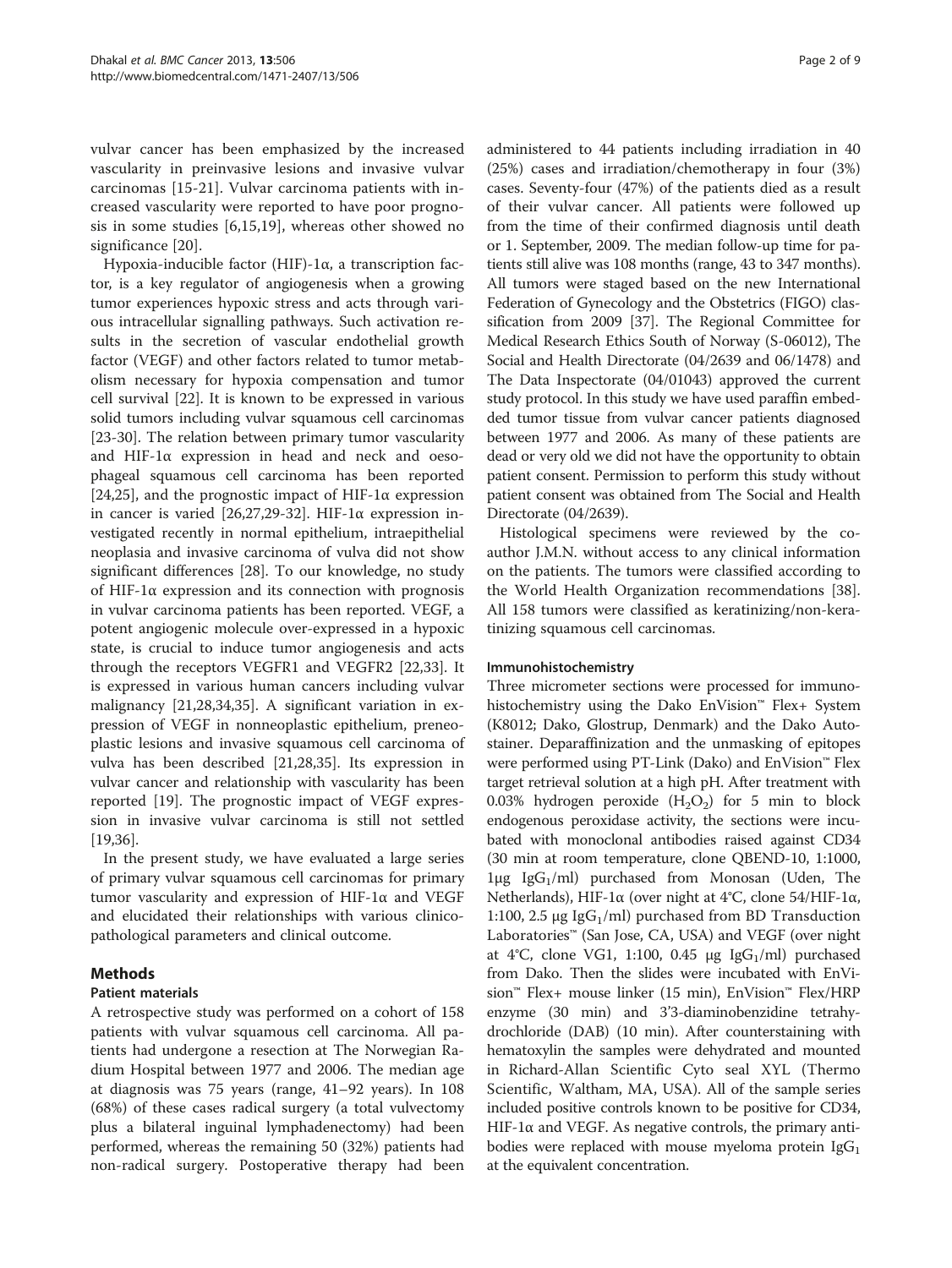### <span id="page-2-0"></span>Quantification of tumor vascularity

Chalkley method was used for quantification of tumor vascularity as recommended in a consensus meeting [[39\]](#page-7-0). The method has been described in detail earlier [[14\]](#page-7-0). Three most vascularized areas in the CD34 stained tumor section known as "hotspots" were identified under the low power magnification after scanning first at  $\times$ 40 and then  $\times$ 100 magnification following the Weidner's method of selection of vascular hotspots [\[40](#page-7-0)]. Then a 25 point Chalkley eyepiece graticule fixed in one of the eyepieces of the microscope was applied to each vascular hotspot at ×200 magnification [Chalkley grid area of 0.1886 mm<sup>2</sup> (Nikon microscope, Eclipse E400)] in such a way that maximum number of black dots in Chalkley graticule fell on or within immunostained microvessels. The number of these dots that have fallen on or within the immunostained microvessels were counted in each selected hotspot area and recorded as Chalkley count. Sclerotic and necrotic area was avoided and count was done in only invasive carcinoma including margin. The highest count among the 3 hotspots counts from each tumor was used for further analyses. Measurement of vascularity was performed without the knowledge of clinicopathological data or clinical outcome.

### Evaluation for HIF-1α and VEGF expression

Expression of HIF-1α was evaluated on immunostained slides semiquantitatively into four classes and only nuclear immunoreactivity of the tumor cells was taken into account. Due to similar staining intensity of the HIF-1 $\alpha$ positive cases we did not consider the intensity of immunostaining. Based on the number of HIF-1α positively stained tumor cells, tumors were grouped into: 0% of the cells;  $< 10\%$  of the cells; 10-50% of the cells and  $> 50\%$  of the cells. For further analyses, HIF-1α expression in nucleus in more than 50% of the tumor cells was considered as high. VEGF positive cases showed different staining intensity and both intensity and number of positive tumor cells were evaluated. Cytoplasmic expression of VEGF was categorized semiquantitatively on the basis of intensity of the signal (absent, 0; weak, 1; moderate, 2; strong, 3) and the percentage of positive tumor cells (absent,  $0$ ;  $<$  10%, 1; 10-50%,  $2$ ;  $>$  50%, 3). The composite score was calculated as fraction of positive tumor cells score multiplied by intensity score, and range from 0 to 9. For further analyses, cytoplasmic VEGF immunostaining with a composite score ≥ 6 was classified as high expression. Examination of immunostaining was performed in a blinded fashion with no knowledge of the clinicopathological variables and patient outcomes.

#### Statistical analyses

The associations between the HIF-1 $\alpha$  and VEGF expression and CD34 Chalkley counts of primary tumor vascularity and the clinicopathological variables were evaluated by the Pearson chi-square  $(x^2)$ , Fisher's exact test and linearby-linear association as required. The disease-specific survival analysis, based on death from vulvar cancer only, was performed using the Kaplan Meier method and P value computed by log-rank test. A Cox proportional hazards regression model was used for both univariate and multivariate evaluation of survival rates. In the multivariate analysis, a backward regression was performed and variables with a  $P \le 0.05$  in univariate survival analysis were included in the model. The vulvar carcinoma tissues in our cohort have been collected over an extensive period from 1977–2006. Due to the large variation in storage time and given that the fixation protocol for these tissues up to 1987 was acid formalin, whereas from 1987–2006 was buffered formalin, Mann–Whitney U test was performed to evaluate whether this has any influence on the CD34, HIF-1α and VEGF immunostaining. The Mann– Whitney U test showed that the distribution of CD34,



Figure 1 Representative images of CD34 staining of primary vulvar carcinoma vascularization. (A) Low vascularity (low Chalkley count) and (B) High vascularity (high Chalkley count). Images were taken by a Leica DFC 320 digital camera with a Plan-neofluar 10x objective lens in Axiophot microscope (Zeiss Germany).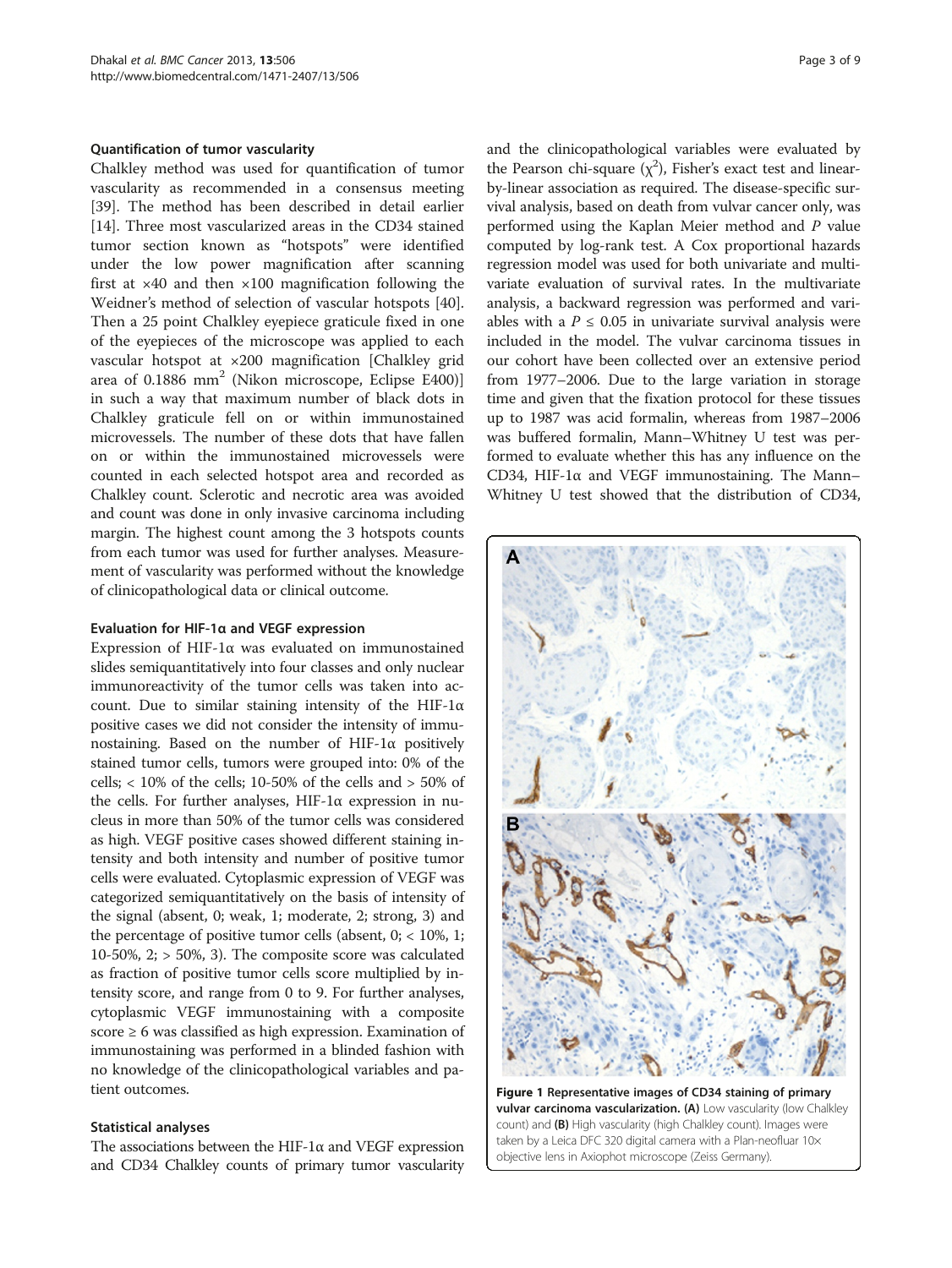HIF-1 $\alpha$  and VEGF expression was the same between samples processed before and after 1987. All analyses were processed using the SPSS 18.0 statistical software package (SPSS, Chicago, IL). Statistical significance was considered for  $P < 0.05$ .

## Results

Vascularization in vulvar squamous cell carcinoma was heterogenously distributed. Microvessels were located in the tumor stroma lying between the islands of tumor cells and the size and shape of the vessels greatly varied. The CD34 Chalkley counts for the vulvar carcinoma vascularity ranged from 3–14 (mean, 7.92; median, 8; SD, 2.29). Predefined cutoff value of 8 (median value) was used to dichotomize the tumor into high and low vascular groups. Low (Chalkley counts  $\langle 8 \rangle$  and high (Chalkley counts  $\geq$  8) vascularity was identified in 67 (42%) and 91 (58%) of the vulvar carcinomas, respectively (Figure [1A](#page-2-0) and B). In vulvar carcinomas, high HIF-1α immunostaining (> 50% tumor cells) in the nucleus was observed in 57 (36%) and low levels ( $\leq$  50% tumor cells) in 101 (64%) cases (Figure 2A and B), whereas high VEGF expression (score  $\geq$  6) in the cytoplasm was identified in 63 (40%) and low low level (score  $<$  6) in 95 (60%) cases (Figure 2C and D).

CD34 Chalkley count, HIF-1α and VEGF expression in relation to clinicopathological parameters are shown in Table [1.](#page-4-0) High CD34 Chalkley count was found to correlate significantly with larger tumor diameter  $(P = 0.002)$ and deeper invasion ( $P < 0.001$ ), whereas high VEGF expression correlate significantly with poor tumor differentiation ( $P = 0.007$ ). High level of HIF-1α was significantly correlated to high CD34 Chalkley counts ( $P = 0.04$ ). VEGF expression did not show any association with CD34 Chalkley count and HIF-1α levels.

In univariate survival analysis, high HIF-1α expression was associated with better disease-specific survival ( $P = 0.001$ ) (Figure [3\)](#page-5-0), whereas no significant association between CD34 Chalkley counts and VEGF expression and diseasespecific survival ( $P = 0.16$  and  $P = 0.45$ , respectively) was observed. In multivariate analysis, lymph node metastases, age and HIF-1α expression retained independent prognostic significance (Table [2](#page-5-0)).

## **Discussion**

We observed that primary tumor vascularity, quantified by Chalkley method, had a significant association with tumor size and depth of invasion in invasive vulvar carcinomas. Tumor size has been reported to predict local lymph node metastasis [[41\]](#page-7-0) and is an important prognostic marker in vulvar cancer patients. Tumor size is at present used to stratify patients into different risk groups and acts as a determinant for surgical treatment [\[6,7](#page-6-0)]. In vulvar carcinomas, depth of tumor invasion is also indicative of the aggressiveness of primary tumor and is reported to be associated with lymph node metastases [[41\]](#page-7-0) and reduced survival [[6](#page-6-0)]. Inguinofemoral lymph node status is the most powerful indicator of poor prognosis in vulvar cancer [[42-44\]](#page-7-0) and a significantly reduced survival in the current study has been confirmed. In the present study, no prognostic significance of tumor vascularity was observed for patients with vulvar carcinoma.

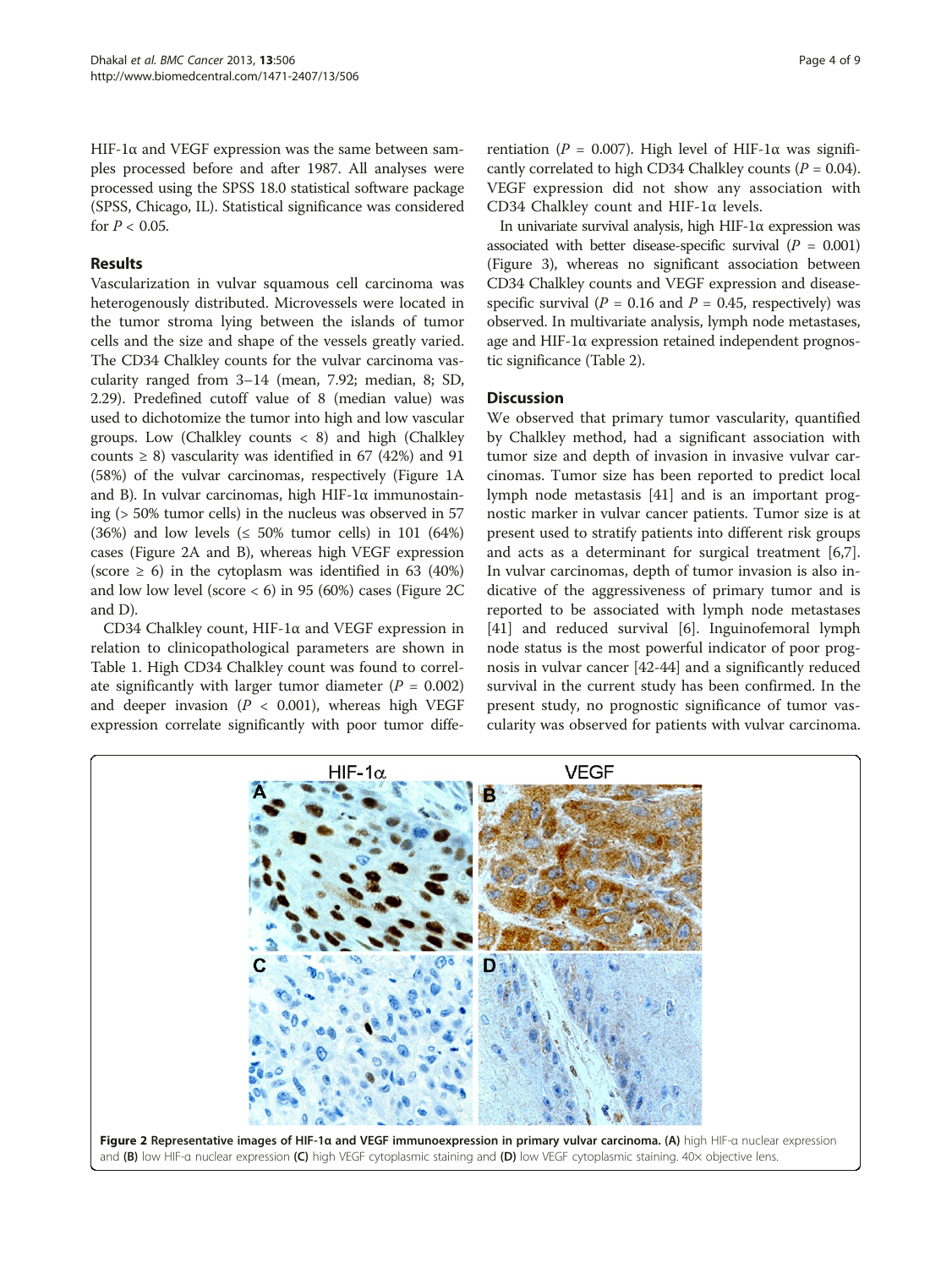| Variable               | <b>Total</b><br>N | CD34 Chalkley count      |          |                      | $HIF-1\alpha$       |          |                   | <b>VEGF</b>         |          |                     |
|------------------------|-------------------|--------------------------|----------|----------------------|---------------------|----------|-------------------|---------------------|----------|---------------------|
|                        |                   | Low                      | High (%) | P value              | Low                 | High (%) | P value           | Low                 | High (%) | P value             |
| Age                    |                   |                          |          | $0.25^{1}$           |                     |          | $0.28^{1}$        |                     |          | 0.68 <sup>1</sup>   |
| $25 - 69$              | 59                | 30                       | 29 (49)  |                      | 34                  | 25 (42)  |                   | 36                  | 23 (39)  |                     |
| $70 - 84$              | 81                | 29                       | 52 (64)  |                      | 55                  | 26 (32)  |                   | 46                  | 35 (43)  |                     |
| $85+$                  | 18                | 8                        | 10(56)   |                      | 12                  | 6(33)    |                   | 13                  | 5(28)    |                     |
| <b>FIGO</b>            |                   |                          |          | $0.67^{2}$           |                     |          | 0.22 <sup>2</sup> |                     |          | 0.08 <sup>2</sup>   |
| a                      | 0                 | $\mathbb O$              | 0(0)     |                      | $\mathsf{O}\xspace$ | 0(0)     |                   | $\mathsf{O}\xspace$ | 0(0)     |                     |
| 1 <sub>b</sub>         | 77                | 35                       | 42 (55)  |                      | 51                  | 26 (34)  |                   | 48                  | 29 (38)  |                     |
| $\vert\vert$           | 7.                | 2                        | 5(71)    |                      | $\overline{4}$      | 3(43)    |                   | 7                   | 0(0)     |                     |
| Illa                   | 30                | 14                       | 16 (53)  |                      | 13                  | 17 (57)  |                   | 20                  | 10(33)   |                     |
| Illb                   | 26                | 8                        | 18 (69)  |                      | 18                  | 8(31)    |                   | 11                  | 15 (58)  |                     |
| Illc                   | 7                 | $\overline{2}$           | 5(71)    |                      | 5                   | 2(29)    |                   | 4                   | 3(43)    |                     |
| IVa                    | 1                 | $\overline{\phantom{a}}$ | 0(0)     |                      | 1                   | 0(0)     |                   | $\mathbf 0$         | 1(100)   |                     |
| <b>IVb</b>             | 7                 | 3                        | 4(57)    |                      | 6                   | 1(14)    |                   | 4                   | 3(43)    |                     |
| Not available          | 3                 |                          |          |                      |                     |          |                   |                     |          |                     |
| Lymph node metastasis  |                   |                          |          | $0.21^{3}$           |                     |          | $0.54^{3}$        |                     |          | $0.11^{3}$          |
| None                   | 87                | 39                       | 48 (55)  |                      | 58                  | 29 (33)  |                   | 55                  | 31 (37)  |                     |
| Unilateral             | 44                | 19                       | 25 (57)  |                      | 25                  | 19 (43)  |                   | 29                  | 15 (34)  |                     |
| Bilateral              | 24                | 6                        | 18 (75)  |                      | 15                  | 9(38)    |                   | 10                  | 14 (58)  |                     |
| Not available          | 3                 |                          |          |                      |                     |          |                   |                     |          |                     |
| Tumor diameter (cm)    |                   |                          |          | 0.002 <sup>1</sup>   |                     |          | 0.95 <sup>1</sup> |                     |          | 0.98 <sup>1</sup>   |
| $0.3 - 2.5$            | 32                | 19                       | 13(41)   |                      | 19                  | 13 (41)  |                   | 20                  | 12 (38)  |                     |
| $2.6 - 4.0$            | 51                | 24                       | 27 (53)  |                      | 33                  | 16(31)   |                   | 30                  | 21(41)   |                     |
| $4.1 - 20.0$           | 72                | 21                       | 51 (71)  |                      | 44                  | 28 (39)  |                   | 44                  | 28 (39)  |                     |
| Not available          | 3                 |                          |          |                      |                     |          |                   |                     |          |                     |
| Tumor differentiation  |                   |                          |          | $0.07^{3}$           |                     |          | $0.23^{3}$        |                     |          | 0.007 <sup>3</sup>  |
| Well                   | 35                | 19                       | 16 (46)  |                      | 26                  | 9(26)    |                   | 19                  | 16 (46)  |                     |
| Moderate               | 92                | 32                       | 60 (65)  |                      | 54                  | 38 (41)  |                   | 64                  | 28 (30)  |                     |
| Poor                   | 31                | 16                       | 15 (48)  |                      | 21                  | 10(32)   |                   | 12                  | 19 (61)  |                     |
| Depth of invasion (mm) |                   |                          |          | < 0.001 <sup>1</sup> |                     |          | 0.58 <sup>1</sup> |                     |          | $0.78$ <sup>1</sup> |
| $0.0 - 4.0$            | 26                | 19                       | 7(27)    |                      | 17                  | 9(35)    |                   | 15                  | 11(42)   |                     |
| $4.1 - 8.0$            | 56                | 26                       | 30 (54)  |                      | $37\,$              | 19 (34)  |                   | 37                  | 19 (34)  |                     |
| $8.1 - 40.0$           | 74                | $20\,$                   | 54 (73)  |                      | 45                  | 29 (39)  |                   | 43                  | 31 (42)  |                     |
| Not available          | $\overline{2}$    |                          |          |                      |                     |          |                   |                     |          |                     |
| Infiltration of vessel |                   |                          |          | $0.55^{3}$           |                     |          | $0.06^{3}$        |                     |          | $0.73^{3}$          |
| No                     | 116               | 51                       | 65 (56)  |                      | 70                  | 46 (40)  |                   | 72                  | 44 (38)  |                     |
| Yes                    | 39                | $15\,$                   | 24 (62)  |                      | $30\,$              | 9(23)    |                   | 23                  | 16(41)   |                     |

## <span id="page-4-0"></span>Table 1 CD34 Chalkley count, HIF-1α and VEGF expression in relation to clinicopathological variables in vulvar carcinomas

<sup>1</sup> Linear-by-linear association.

Not available 3

<sup>2</sup>Fisher's exact test.<br><sup>3</sup> Pearson shi squar

 $3$ Pearson chi-square.

Low: CD34 Chalkley count < 8; High: CD34 Chalkley count  $\geq 8$ .

Low: HIF-1α in ≤ 50% tumor cells; High: HIF-1α in > 50% tumor cells.

Low: VEGF score < 6, High: VEGF score  $\geq 6$ .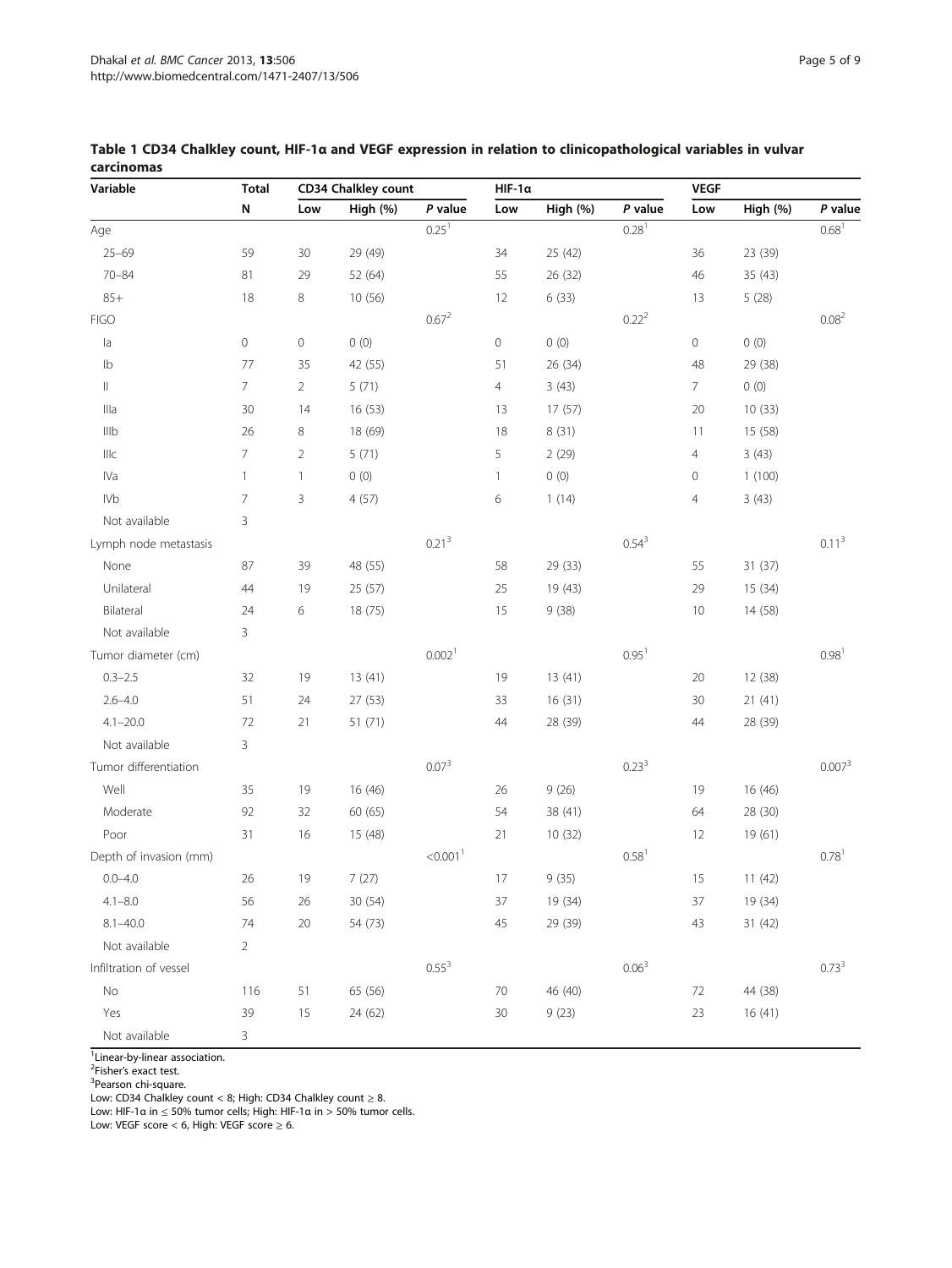<span id="page-5-0"></span>

This is in accordance with an earlier study on vulvar cancer [\[20](#page-7-0)], but in contrast to others [\[6](#page-6-0)[,15,19](#page-7-0)]. These conflicting reports on primary tumor vascularity and prognosis might be due to methodological differences, different study cohort or biological factors [[6,](#page-6-0)[19,20\]](#page-7-0). We used the Chalkley counting method for vascular quantification which measures the relative vascular area [\[45](#page-7-0)], as recommended in a consensus meeting for quantification of vascularity in solid tumors [\[39](#page-7-0)], whereas in other studies microvessels have been counted manually [\[15,19,20](#page-7-0)] or using image analyses [[6\]](#page-6-0). Moreover, other studies [[6](#page-6-0)[,15,19](#page-7-0),[20\]](#page-7-0) had analysed smaller number of cases compared to our large series of vulvar carcinomas. Thus, our results of high tumor vascularity associated with larger tumor size and deeper invasion (known pathological markers for tumor aggressiveness) indicates angiogenesis as a marker for the aggressive behaviour of vulvar carcinoma.

HIF-1α, is a crucial molecule in inducing angiogenesis in growing tumor under hypoxic stress [\[22](#page-7-0)] and several reports have been published on relation between HIF-1α

Table 2 Relative risk (RR) of dying from vulvar cancer

expression and angiogenesis in head and neck and oesophageal squamous cell carcinoma [[24,25\]](#page-7-0). In present study, we did observe a positive association between HIF-1α expression and CD34 Chalkey count of primary tumor vascularity similar to a report for head and neck squamous cell carcinoma patients [[25\]](#page-7-0). This confirms the role of HIF-1α for the initiation and the promotion of angiogenesis in vulvar cancer. High tumoral HIF-1α expression is reported to be associated with reduced survival in oral, oropharyngeal and cervical cancers [\[29,32,46](#page-7-0)]. In contrast, in the present study, a significantly improved survival of vulvar carcinoma patients with high HIF-1α expression was observed as reported for the squamous cell caricnoma in head and neck region, oral cavity and uterine cervix [\[26,27,30,31\]](#page-7-0). Other did not find prognostic significance in oesophageal squamous cell carcinoma [[47](#page-7-0)]. Various factors are thought to affect the impact of HIF-1α activation in tumor behaviour [\[48\]](#page-7-0) including methodology, cut off(s) and treatment modalities [\[26,27,30-32,47\]](#page-7-0). Lack of CAIX and Glut-I expression along with high HIF-1α expression in squamous cell carcinoma indicates alternative mechanism for HIF-1α upregulation [\[26\]](#page-7-0). Furthermore, we have shown that the patients in good prognosis group had >50% HIF-1α positive tumor cells as reported for its strong expression in squamous cell carcinoma of oral cavity [[27](#page-7-0)]. Diffuse HIF-1α expression based on tumor types and its nonhypoxic activation through various genetic alterations that might result in different outcomes [[22](#page-7-0),[26](#page-7-0)] may also explain our observation. Vascularization was heterogenously distributed in the tumor including tumor fronts and in the stromal tissue between the islands of tumor cells. Perinecrotic tumor cells distant from the supplying vessels under hypoxic stress express HIF-1α, whereas nonnecrotic tumor shows diffuse expression throughout the tumor including the tumor cells close to the blood vessels [[29](#page-7-0)]. Despite, the heterogenous distribution of vascularity, our observation of positive association between HIF-1 $\alpha$  and tumor vascularity suggests the HIF-1α induced angiogenesis. HIF-1α is known to induce expression of various genes including genes linked to cell survival, apoptosis, cellular proliferation [\[22\]](#page-7-0). Perhaps, the better outcome in patients with high HIF-1α expressing

| <b>Variables</b>       |           | Univariate analysis |         | Multivariate analysis |                          |         |  |
|------------------------|-----------|---------------------|---------|-----------------------|--------------------------|---------|--|
|                        | <b>RR</b> | 95% Cl <sup>a</sup> | p       | <b>RR</b>             | 95% Cl <sup>a</sup>      |         |  |
| Lymph node metastasis  | .99       | $.49 - 2.65$        | < 0.001 | 2.28                  | 1.69-3.07                | < 0.001 |  |
| Infiltration of vessel | 2.20      | 1.36–3.58           | 0.001   | ۰                     | $\overline{\phantom{a}}$ | $\sim$  |  |
| Age                    | 1.70      | $1.20 - 2.41$       | 0.003   | 1.92                  | $1.31 - 2.81$            | 0.001   |  |
| Tumor diameter         | 1.40      | 1.03-1.91           | 0.03    | $\sim$                | $\overline{\phantom{a}}$ | $\sim$  |  |
| $HIF-1b$               | 2.49      | $45 - 4.28$         | 0.001   | 2.53                  | 1.46–4.37                | 0.001   |  |

<sup>a</sup>95% confidence interval.

 $b$ Low:  $\leq$  50% tumor cells and high:  $>$  50% tumor cells.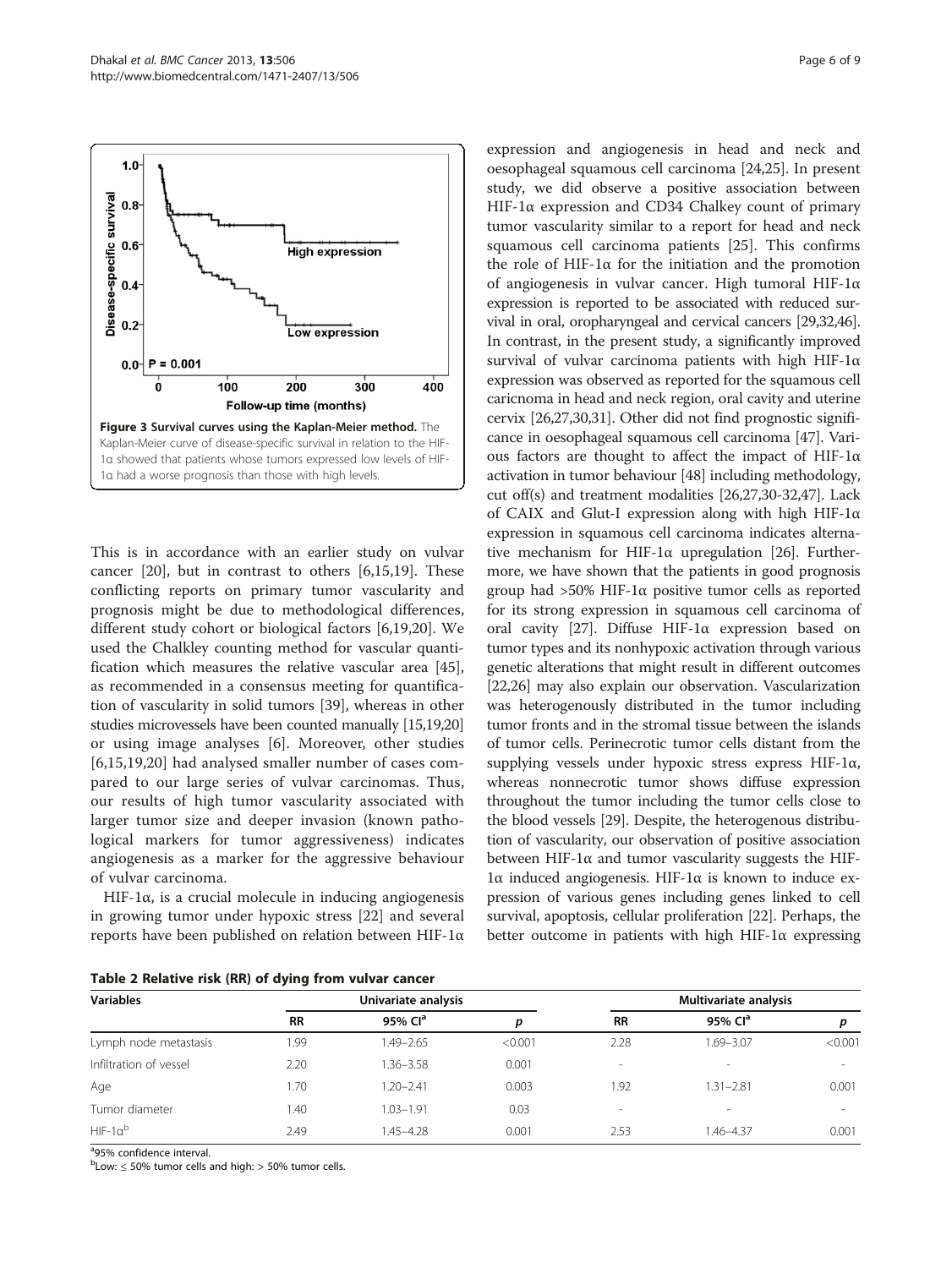<span id="page-6-0"></span>tumors might be due to its inhibitory role on tumor cells through induction of proapoptotic pathway [[49,50\]](#page-7-0).

Hypoxia markers; HIF-1α, GLUT-1, CA IX and VEGF are expressed in both vulvar preneoplastic lesions and invasive squamous cell carcinoma [[28\]](#page-7-0). An increasing expression of VEGF from normal epithelium to premalignant lesion to invasive squamous cell carcinoma was found in vulva [[28](#page-7-0)]. In the present study, high VEGF expression was significantly associated with only poor tumor differentiation, however, an other study reported no such association in vulvar carcinomas [\[19](#page-7-0)]. We did not find that the VEGF levels demonstrated prognostic significance, a result being different from a report by Obermair and colleagues [[19](#page-7-0)]. A lack of correlation of VEGF with vascularity observed in the present series which is different from an earlier report [\[19\]](#page-7-0), might be due to its possible non-angiogenic effects and/or autocrine role on tumor cells [[51,52\]](#page-7-0). Alternative mechanisms of VEGF independent neoangiogenesis by inducing other potent angiogenic molecules like basic fibroblast growth factor and size related proainherent angiogenic effect on the tumor [[53](#page-7-0)] may have resulted in nonsignificant relationship. We noted no association between VEGF and HIF-1α expression possibly due to an alternative non HIF-1α mechanism of VEGF induction [[54](#page-8-0)]. The proangiogenic effect of VEGF is closely related to the tumor size and no impact on angiogenesis is found when tumor reaches to certain size [\[53\]](#page-7-0).

There are several pitfalls associated to immunohistochemical methods. In addition, the handling of tissue specimens, such as fixation and storage time, may influence the immunohistochemical results [[55\]](#page-8-0). The lack of consideration for these limitations may reduce the usefulness of immunohistochemical studies. In the present study, the fixation and storage time of the tissues did not influence the CD34, HIF-1α and VEGF immunostaining. Both false positive and negative results may limit the outcome of immunohistochemical studies. To reduce the possibility of false negative results we have used the EnVision™ Flex+ detection system reported to have a high sensitivity [\[56](#page-8-0)]. Furthermore, we have included positive controls in each run to exclude the possibility of false negative result due to methodological problems. To avoid nonspecific staining we extensively optimalized the dilutions of the primary antibodies used. In addition, negative controls, replacing the primary antibodies with the mouse myeloma protein  $\text{IgG}_1$ , were included to exclude the possibility of false positive results. Despite the effort to quality secure immunostaining processes there are major limitations connected to immunohistochemistry between the studies that are linked to methodological differences including immunostaining procedures and scoring systems [\[57](#page-8-0)]. In the future it is clearly needed a standarization of immunohistochemical methodology and scoring systems.

#### **Conclusions**

Our results show that high tumor vascularity in vulvar carcinoma is associated with larger tumor size and deeper invasion, indicating that it is a feature of aggressive tumor phenotype. High HIF-1α expression has favorable prognostic impact in vulvar carcinoma patients.

#### Competing interests

Authors declare that they have no competing interests.

#### Author' contributions

HPD participated in the design of the study, quantified tumor vascularity and draft the manuscript. JMN participated in the design of the study, performed systematic pathologic review of vulvar carcinomas and revised the manuscript critically. MF carried out the immunohistochemistry and revised the manuscript critically. CGT collected clinical data, participated in interpretation of data and revised the manuscript critically. RH participated in the design of the study, protein, statistical and data analysis and helped to draft the manuscript. All authors read and approved the final manuscript.

#### Acknowledgements

This work was supported by the Inger and John Fredriksen Foundation for Ovarian Cancer Research and the Norwegian Cancer Society.

#### Author details

<sup>1</sup>Department of Pathology, The Norwegian Radium Hospital, Oslo University Hospital and Medical Faculty, University of Oslo, Oslo, Norway. <sup>2</sup>Department of Obstetrics and Gynecology, The Norwegian Radium Hospital, Oslo University Hospital and Medical Faculty, University of Oslo, Oslo, Norway.

Received: 12 June 2013 Accepted: 23 October 2013 Published: 29 October 2013

#### References

- 1. Giles GG, Kneale BL: Vulvar cancer: the Cinderella of gynaecological oncology. Aust N Z J Obstet Gynaecol 1995, 35:71–75.
- 2. Coulter J, Gleeson N: Local and regional recurrence of vulval cancer: management dilemmas. Best Pract Res Clin Obstet Gynaecol 2003, 17:663–681.
- 3. Jones RW, Baranyai J, Stables S: Trends in squamous cell carcinoma of the vulva: the influence of vulvar intraepithelial neoplasia. Obstet Gynecol 1997, 90:448–452.
- 4. Messing MJ, Gallup DG: Carcinoma of the vulva in young women. Obstet Gynecol 1995, 86:51–54.
- 5. Beller U, Quinn MA, Benedet JL, Creasman WT, Ngan HY, Maisonneuve P, Pecorelli S, Odicino F, Heintz AP: Carcinoma of the vulva. FIGO 26th Annual Report on the Results of Treatment in Gynecological Cancer. Int J Gynaecol Obstet 2006, 95(1):S7–27.
- 6. Nayha VV, Stenback FG: Increased angiogenesis is associated with poor prognosis of squamous cell carcinoma of the vulva. Acta Obstet Gynecol Scand 2007, 86:1392-1397.
- 7. Wang Z, Trope CG, Florenes VA, Suo Z, Nesland JM, Holm R: Overexpression of CDC25B, CDC25C and phospho-CDC25C (Ser216) in vulvar squamous cell carcinomas are associated with malignant features and aggressive cancer phenotypes. BMC Cancer 2010, 10:233.
- 8. Tyring SK: Vulvar squamous cell carcinoma: guidelines for early diagnosis and treatment. Am J Obstet Gynecol 2003, 189:S17-S23.
- 9. Stehman FB, Look KY: Carcinoma of the vulva. Obstet Gynecol 2006, 107:719–733.
- 10. Folkman J: What is the evidence that tumors are angiogenesis dependent? J Natl Cancer Inst 1990, 82:4–6.
- 11. Folkman J: Angiogenesis: an organizing principle for drug discovery? Nat Rev Drug Discov 2007, 6:273-286.
- 12. Vermeulen PB, Libura M, Libura J, O'Neill PJ, Van DP, Van ME, Van Oosterom AT, Dirix LY: Influence of investigator experience and microscopic field size on microvessel density in node-negative breast carcinoma. Breast Cancer Res Treat 1997, 42:165–172.
- 13. Offersen BV, Borre M, Overgaard J: Quantification of angiogenesis as a prognostic marker in human carcinomas: a critical evaluation of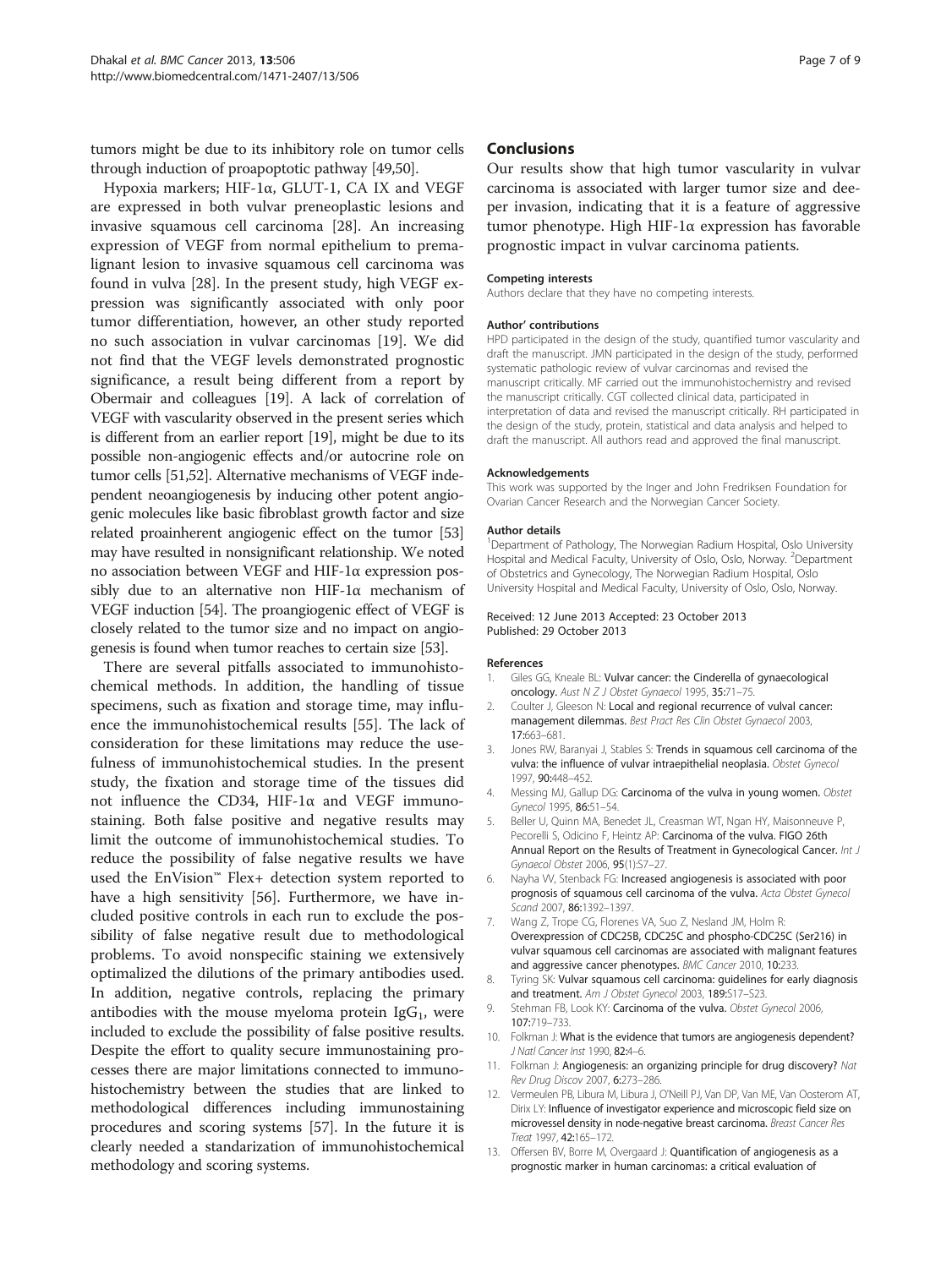<span id="page-7-0"></span>histopathological methods for estimation of vascular density. Eur J Cancer 2003, 39:881–890.

- 14. Dhakal HP, Naume B, Synnestvedt M, Borgen E, Kaaresen R, Schlichting E, Wiedswang G, Bassarova A, Giercksky KE, Nesland JM: Vascularization in primary breast carcinomas: its prognostic significance and relationship with tumor cell dissemination. Clin Cancer Res 2008, 14:2341–2350.
- 15. Hantschmann P, Jeschke U, Friese K: TGF-alpha, c-erbB-2 expression and neoangiogenesis in vulvar squamous cell carcinoma. Anticancer Res 2005, 25:1731–1737.
- 16. Abulafia O, Triest WE, Sherer DM: Angiogenesis in malignancies of the female genital tract. Gynecol Oncol 1999, 72:220–231.
- 17. Saravanamuthu J, Reid WM, George DS, Crow JC, Rolfe KJ, MacLean AB, Perrett CW: The role of angiogenesis in vulvar cancer, vulvar intraepithelial neoplasia, and vulvar lichen sclerosus as determined by microvessel density analysis. Gynecol Oncol 2003, 89:251–258.
- 18. Bancher-Todesca D, Obermair A, Bilgi S, Kohlberger P, Kainz C, Breitenecker G, Leodolter S, Gitsch G: Angiogenesis in vulvar intraepithelial neoplasia. Gynecol Oncol 1997, 64:496–500.
- 19. Obermair A, Kohlberger P, Bancher-Todesca D, Tempfer C, Sliutz G, Leodolter S, Reinthaller A, Kainz C, Breitenecker G, Gitsch G: Influence of microvessel density and vascular permeability factor/vascular endothelial growth factor expression on prognosis in vulvar cancer. Gynecol Oncol 1996, 63:204–209.
- 20. Qureshi F, Munkarah A, Banerjee M, Jacques SM: Tumor angiogenesis in vulvar squamous cell carcinoma. Gynecol Oncol 1999, 72:65–70.
- 21. Raspollini MR, Asirelli G, Taddei GL: The role of angiogenesis and COX-2 expression in the evolution of vulvar lichen sclerosus to squamous cell carcinoma of the vulva. Gynecol Oncol 2007, 106:567–571.
- 22. Semenza GL: Targeting HIF-1 for cancer therapy. Nat Rev Cancer 2003, 3:721–732.
- 23. Zhong H, De Marzo AM, Laughner E, Lim M, Hilton DA, Zagzag D, Buechler P, Isaacs WB, Semenza GL, Simons JW: Overexpression of hypoxiainducible factor 1alpha in common human cancers and their metastases. Cancer Res 1999, 59:5830–5835.
- 24. Kimura S, Kitadai Y, Tanaka S, Kuwai T, Hihara J, Yoshida K, Toge T, Chayama K: Expression of hypoxia-inducible factor (HIF)-1alpha is associated with vascular endothelial growth factor expression and tumour angiogenesis in human oesophageal squamous cell carcinoma. Eur J Cancer 2004, 40:1904–1912.
- 25. Koukourakis MI, Giatromanolaki A, Sivridis E, Simopoulos C, Turley H, Talks K, Gatter KC, Harris AL: Hypoxia-inducible factor (HIF1A and HIF2A), angiogenesis, and chemoradiotherapy outcome of squamous cell headand-neck cancer. Int J Radiat Oncol Biol Phys 2002, 53:1192-1202.
- 26. Fillies T, Werkmeister R, van Diest PJ, Brandt B, Joos U, Buerger H: HIF1-alpha overexpression indicates a good prognosis in early stage squamous cell carcinomas of the oral floor. BMC Cancer 2005, 5:84.
- 27. dos Santos M, Mercante AM, Louro ID, Goncalves AJ, de Carvalho MB, da Silva EH, da Silva AM: HIF1-alpha expression predicts survival of patients with squamous cell carcinoma of the oral cavity. PLoS One 2012, 7:e45228.
- 28. Li YZ, Li SL, Li X, Wang LJ, Wang JL, Xu JW, Wu ZH, Gong L, Zhang XD: Expression of endogenous hypoxia markers in vulvar squamous cell carcinoma. Asian Pac J Cancer Prev 2012, 13:3675–3680.
- 29. Aebersold DM, Burri P, Beer KT, Laissue J, Djonov V, Greiner RH, Semenza GL: Expression of hypoxia-inducible factor-1alpha: a novel predictive and prognostic parameter in the radiotherapy of oropharyngeal cancer. Cancer Res 2001, 61:2911–2916.
- 30. Beasley NJ, Leek R, Alam M, Turley H, Cox GJ, Gatter K, Millard P, Fuggle S, Harris AL: Hypoxia-inducible factors HIF-1alpha and HIF-2alpha in head and neck cancer: relationship to tumor biology and treatment outcome in surgically resected patients. Cancer Res 2002, 62:2493–2497.
- 31. Hutchison GJ, Valentine HR, Loncaster JA, Davidson SE, Hunter RD, Roberts SA, Harris AL, Stratford IJ, Price PM, West CM: Hypoxia-inducible factor 1alpha expression as an intrinsic marker of hypoxia: correlation with tumor oxygen, pimonidazole measurements, and outcome in locally advanced carcinoma of the cervix. Clin Cancer Res 2004, 10:8405–8412.
- 32. Lin PY, Yu CH, Wang JT, Chen HH, Cheng SJ, Kuo MY, Chiang CP: Expression of hypoxia-inducible factor-1 alpha is significantly associated with the progression and prognosis of oral squamous cell carcinomas in Taiwan. J Oral Pathol Med 2008, 37:18–25.
- 33. Ferrara N, Gerber HP, LeCouter J: The biology of VEGF and its receptors. Nat Med 2003, 9:669–676.
- 34. Jubb AM, Pham TQ, Hanby AM, Frantz GD, Peale FV, Wu TD, Koeppen HW, Hillan KJ: Expression of vascular endothelial growth factor, hypoxia inducible factor 1alpha, and carbonic anhydrase IX in human tumours. J Clin Pathol 2004, 57:504–512.
- 35. Doldi N, Origoni M, Bassan M, Ferrari D, Rossi M, Ferrari A: Vascular endothelial growth factor. Expression in human vulvar neoplastic and nonneoplastic tissues. J Reprod Med 1996, 41:844–848.
- 36. Knopp S, Trope C, Nesland JM, Holm R: A review of molecular pathological markers in vulvar carcinoma: lack of application in clinical practice. J Clin Pathol 2009 62:212-218.
- 37. Pecorelli S: Revised FIGO staging for carcinoma of the vulva, cervix, and endometrium. Int J Gynaecol Obstet 2009, 105:103–104.
- 38. Wilkinson EJaTMR: Tumours of the vulva. Epithelial tumours. In World Health Organization Classification of Tumours. Pathology and genetics of tumors of the breast and female genital organs. Edited by Tavassoli FA, Devilee P. Lyon: ARC Press; 2003:316–325.
- 39. Vermeulen PB, Gasparini G, Fox SB, Colpaert C, Marson LP, Gion M, Belien JA, de Waal RM, Van ME, Magnani E, Weidner N, Harris AL, Dirix LY: Second international consensus on the methodology and criteria of evaluation of angiogenesis quantification in solid human tumours. Eur J Cancer 2002, 38:1564–1579.
- 40. Weidner N, Semple JP, Welch WR, Folkman J: Tumor angiogenesis and metastasis–correlation in invasive breast carcinoma. N Engl J Med 1991,  $324 \cdot 1 - 8$
- 41. Binder SW, Huang I, Fu YS, Hacker NF, Berek JS: Risk factors for the development of lymph node metastasis in vulvar squamous cell carcinoma. Gynecol Oncol 1990, 37:9–16.
- 42. der SS V, De Nieuwenhof HP, Massuger L, Bulten J, De Hullu JA: New FIGO staging system of vulvar cancer indeed provides a better reflection of prognosis. Gynecol Oncol 2010, 119:520–525.
- 43. Woelber L, Eulenburg C, Choschzick M, Kruell A, Petersen C, Gieseking F, Jaenicke F, Mahner S: Prognostic role of lymph node metastases in vulvar cancer and implications for adjuvant treatment. Int J Gynecol Cancer 2012, 22:503–508.
- 44. Woelber L, Mahner S, Voelker K, Eulenburg CZ, Gieseking F, Choschzick M, Jaenicke F, Schwarz J: Clinicopathological prognostic factors and patterns of recurrence in vulvar cancer. Anticancer Res 2009, 29:545–552.
- 45. Fox SB, Leek RD, Weekes MP, Whitehouse RM, Gatter KC, Harris AL: Quantitation and prognostic value of breast cancer angiogenesis: comparison of microvessel density, Chalkley count, and computer image analysis. J Pathol 1995, 177:275–283.
- 46. Birner P, Schindl M, Obermair A, Plank C, Breitenecker G, Oberhuber G: Overexpression of hypoxia-inducible factor 1alpha is a marker for an unfavorable prognosis in early-stage invasive cervical cancer. Cancer Res 2000, 60:4693–4696.
- 47. Shibata-Kobayashi S, Yamashita H, Okuma K, Shiraishi K, Igaki H, Ohtomo K, Nakagawa K: Correlation among 16 biological factors [p53, p21(waf1), MIB-1 (Ki-67), p16(INK4A), cyclin D1, E-cadherin, Bcl-2, TNF-alpha, NF-kappaB, TGF-beta, MMP-7, COX-2, EGFR, HER2/neu, ER, and HIF-1alpha] and clinical outcomes following curative chemoradiation therapy in 10 patients with esophageal squamous cell carcinoma. Oncol Lett 2013, 5:903–910.
- 48. Keith B, Johnson RS, Simon MC: HIF1alpha and HIF2alpha: sibling rivalry in hypoxic tumour growth and progression. Nat Rev Cancer 2012, 12:9–22.
- 49. Guo K, Searfoss G, Krolikowski D, Pagnoni M, Franks C, Clark K, Yu KT, Jaye M, Ivashchenko Y: Hypoxia induces the expression of the pro-apoptotic gene BNIP3. Cell Death Differ 2001, 8:367–376.
- 50. Sowter HM, Ratcliffe PJ, Watson P, Greenberg AH, Harris AL: HIF-1-dependent regulation of hypoxic induction of the cell death factors BNIP3 and NIX in human tumors. Cancer Res 2001, 61:6669–6673.
- 51. Lichtenberger BM, Tan PK, Niederleithner H, Ferrara N, Petzelbauer P, Sibilia M: Autocrine VEGF signaling synergizes with EGFR in tumor cells to promote epithelial cancer development. Cell 2010, 140:268–279.
- 52. Cao Y, Ei G, Wang E, Pal K, Dutta SK, Bar-Sagi D, Mukhopadhyay D: VEGF exerts an angiogenesis-independent function in cancer cells to promote their malignant progression. Cancer Res 2012, 72:3912-3918.
- 53. Yoshiji H, Harris SR, Thorgeirsson UP: Vascular endothelial growth factor is essential for initial but not continued in vivo growth of human breast carcinoma cells. Cancer Res 1997, 57:3924–3928.